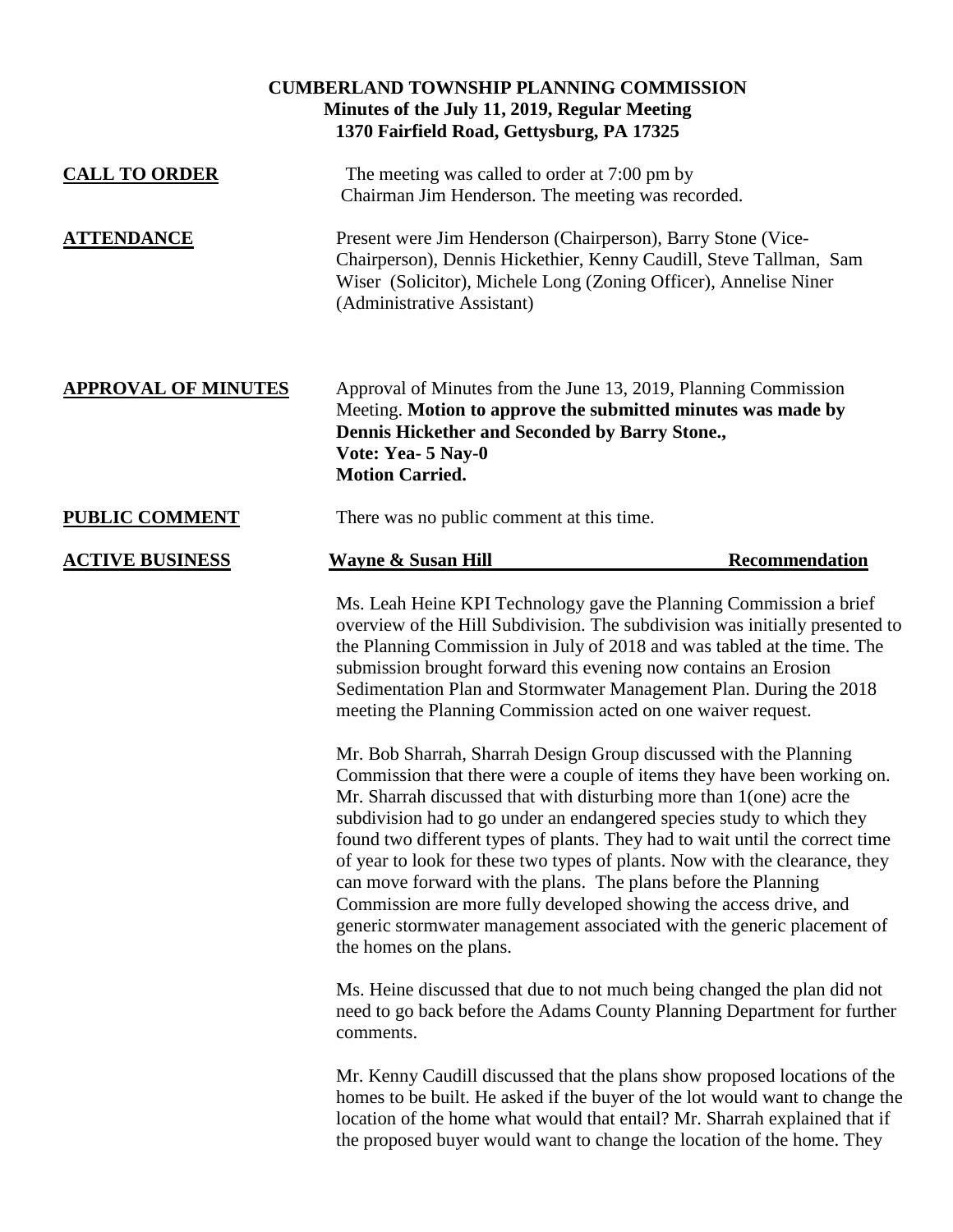then would need to come back to the Township for approval as well as getting approval from the Conservation District in regards to the NPDES permit being changed.

Mr. Caudill asked if there had been a determination that the radius was wide enough for emergency equipment. Mr. Sharrah explained that he could do a fire truck templet turn around to make sure the clearance is there.

In the discussion, Mr. Wiser discussed with the Planning Commission that there needs to be a joint shared driveway agreement with the property owners for maintenance, as well as a Storm Water Maintenance agreement for the berms and maintaining them.

Ms. Heine asked the Planning Commission if they had any conditions on the waiver or are there any additional things that the Planning Commission would like to see.

The Planning Commission asked that there be a turning templet done for the fire truck equipment, as well as a Driveway maintenance agreement. Mr. Sharrah did want to clarify that the owners are just selling the lots. They are not building the homes. Mr. Sam Wiser, Solicitor, felt the best way to deal with the berms, is that if the berms are located on their property, then it's the homeowner responsibility to maintain them.

**Motion:** Mr. Barry Stone motioned on the required recommendation to the Board of Supervisors for their review in regards to the waivers asking the following, 1) Planning Commission felt satisfied with the road right away of 40 Feet. 2) Planning Commission was satisfied with the condition there was clarification on what will be the homeowners' responsibility in regards to the Stormwater Management and Road maintenance. Seconded by Steve Tallman.

#### **Vote: 5- Yay, 0-Nay Motion passed.**

With further discussion, Ms. Heine spoke to the Planning Commission in regards to the number # 10 on the KPI comments. It reads that all lots must "front" on a dedicated public street (existing or proposed), or upon an approved private street constructed to the Township's specifications and ordinances. Ms. Heine felt that the second waiver in regards to this may be needed. Mr. Sharrah felt the plans meet the requirements and there was no need for a waiver. Mr. Wiser also felt the plan meets the requirements and there was no need for the waiver.

**Second Motion**: Mr. Steve Tallman motioned to forward the plan to the Board of Supervisors with the recommendations and with KPI recommendations. Seconded by Mr. Caudill.

**Vote: 5-Yay,0-Nay**